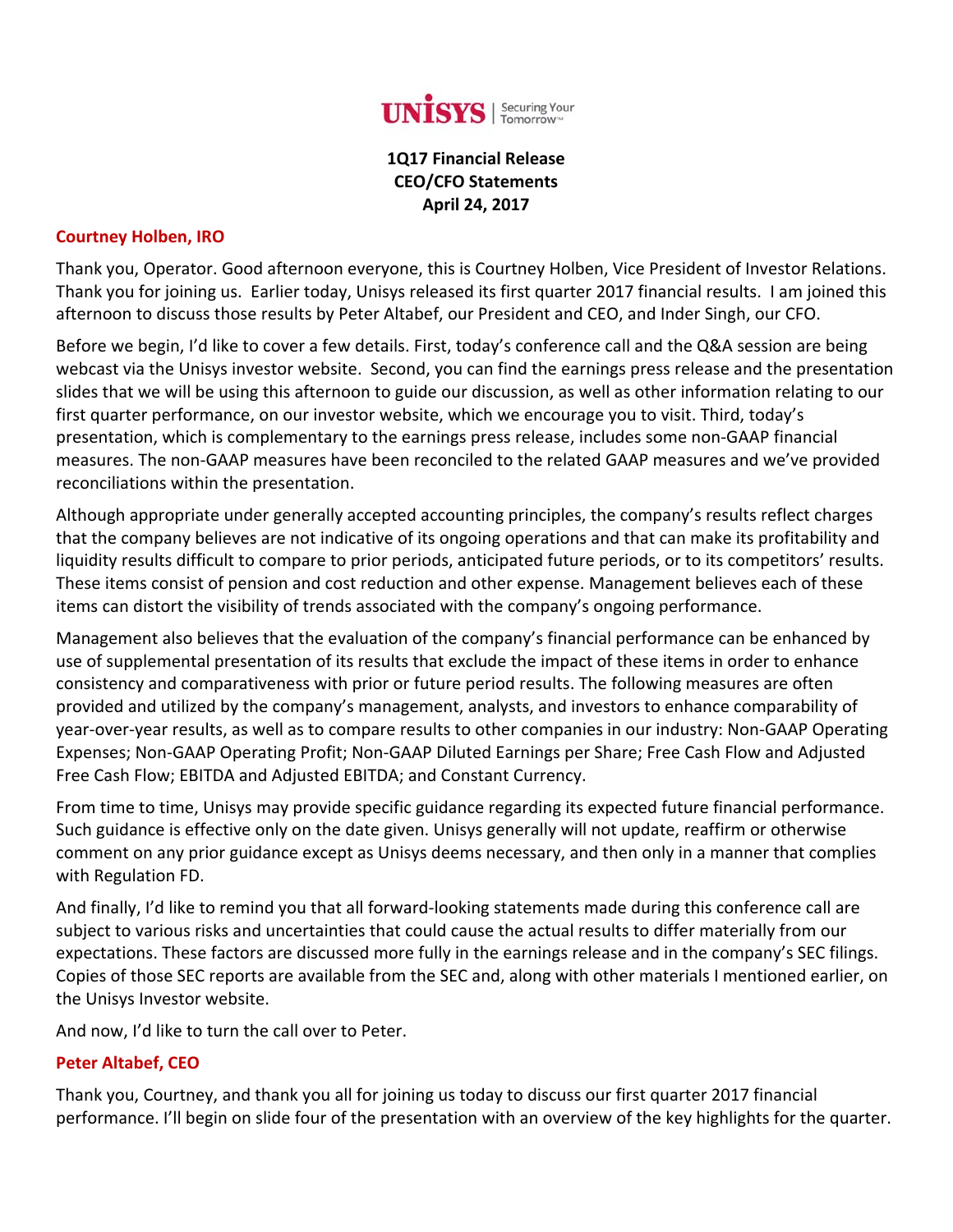We believe our first quarter results demonstrate continued progress against our strategic goals. We saw significant expansion of margins, including Services gross margins and Services operating margins, reflecting progress towards our goal of improving profitability within Services and the company overall, and helped by a particularly profitable transaction in the quarter.

As we have discussed, we are executing a strategy to present integrated solutions to specific industries with deep domain expertise, software or IP and leveragable solutions, which are customized for the specific industry. We have put special emphasis in several of these industries where we believe we have deep expertise.

In the first quarter, our revenue from these focused industries grew 5.9 percent year over year and accounted for 43 percent of total revenue. In the quarter, we also continued to see positive trends in some of our key leading revenue indicators. Total contract value, or TCV, for the business overall was up 26 percent year over year. New business TCV, which includes new logo and new scope business, was up 62 percent year over year.

Overall win rates measured by deal value were up year over year as were new business win rates. Win rates within our focus industries were up year over year and were higher than those for the business overall. While the overall pipeline was essentially flat year over year due to an ongoing focus on improving the quality of deals in the pipeline, the current year pipeline for our key focus industries was up approximately 24 percent year over year.

Also, consistent with our vertical strategy and focus on improving revenue trends, we launched a number of new vertically oriented software solutions that I'll discuss more later.

We are also pleased to have completed a \$440 million senior secured notes offering earlier this month.

Inder will go through our financial results for the quarter in more detail shortly, but first, I'd like to provide an overview of the business during the quarter, beginning with a look at our Services and Technology advances and then followed by our go-to-market results.

We continue to evolve our Services delivery capabilities to provide next-generation solutions. We expect that these changes will not only address our clients new and future needs, but will also improve the efficiency of our delivery and help to enhance our profitability.

I'll cover three examples of this work: automation and artificial intelligence, analytics, and consulting.

We are focused on using automation and artificial intelligence within our offerings both to enhance quality and effectiveness of service for our clients and to improve the cost of delivery.

During the first quarter, within our infrastructure managed services business, we launched our cloud management platform to our North American cloud environment. This platform enables our clients to implement a hybrid cloud approach using a highly software‐driven and automated solution that requires minimal operational support. We expect to roll out this offering in EMEA during the second quarter, followed by our other regions.

Analytics is increasingly important to the company. This quarter, we launched Machine Learning as a Service, a new offering that enables organizations to predict changes in business conditions and quickly evaluate potential responses. It combines a library of machine learning algorithms with a suite of proven methodologies and processes that analyze and extract important details and insights from clients' data. From this, it generates analytics that forecasts future business and operating conditions for clients and recommends future actions to facilitate and support decision‐making. This new service is available as a part of the Unisys Analytics Platform.

Lastly, within our Services business, we continue to ramp up our consulting capabilities with additional consultant hires in the first quarter. Consulting provides an opportunity both for in‐year revenue associated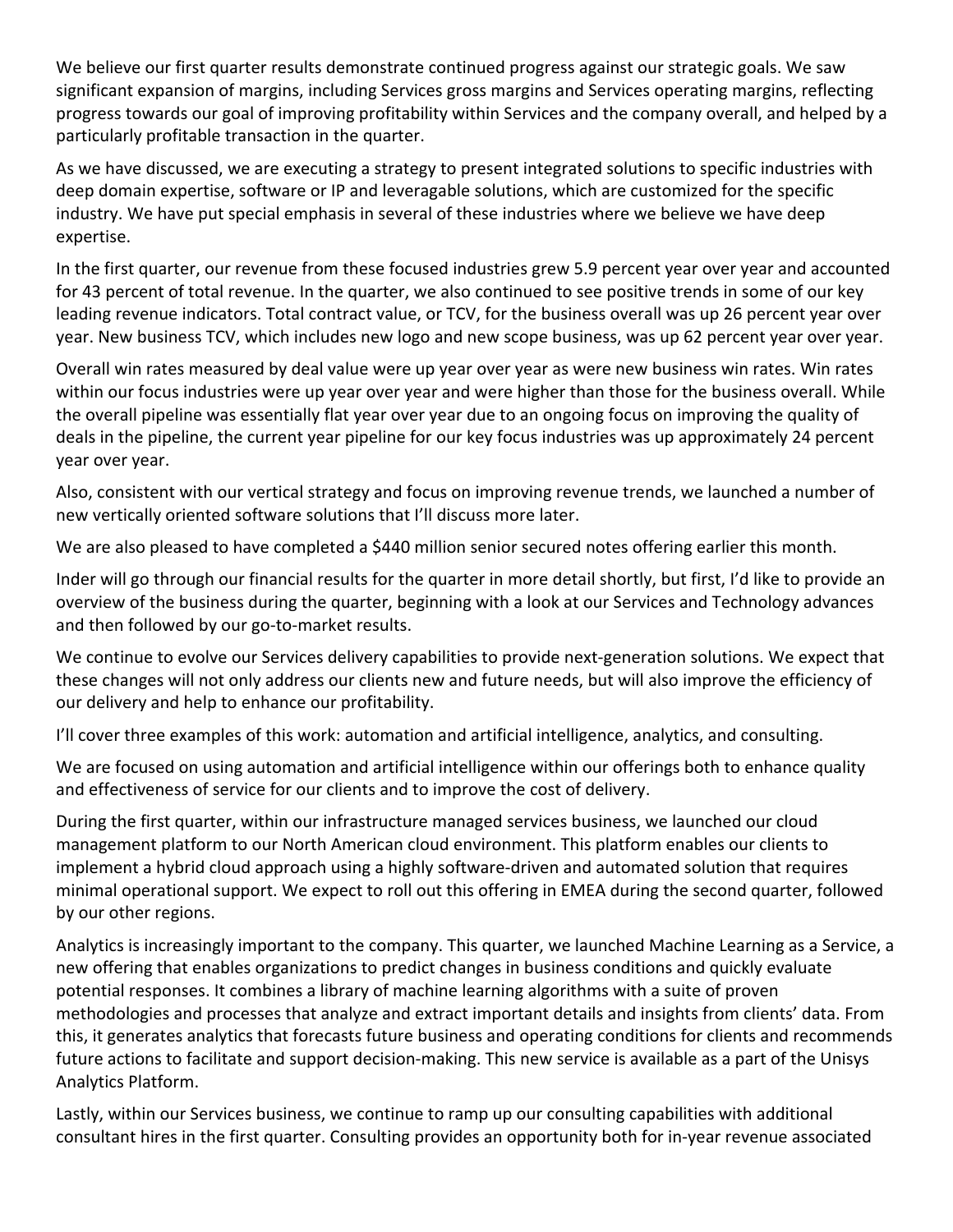with specific consulting projects, but also creates land and expand opportunities, since it gives us an initial entry point for a broader dialog with clients who may benefit from other offerings we provide.

Moving to Technology, which for us is largely proprietary software, over the last two years, we have undertaken efforts across a number of fronts to improve the performance of this business, including creating a roadmap for our ClearPath Forward clients to upgrade to our newer generation and software‐based ClearPath Forward offerings. We believe this has made a meaningful impact with clients, and, although we are still expecting Technology revenues to be down for the full year, we are pleased to report Technology revenue growth for the quarter this year on a year over year basis.

Within our Technology business, as we have discussed, we have been developing new solutions as well as reimagining and modernizing existing solutions. We are also looking beyond best practices in a specific industry to provide to that industry applicable innovations from other environments. We believe that these offerings better position us to address the needs of clients within our focus industries, which is a key element of our strategy to improve revenue and margin trends over time.

For the first quarter of 2017, we launched a number of new offerings, which I will highlight, along with an update on some of the offerings that we launched in 2016, as I discuss key developments within our sectors during the quarter.

With respect to our sectors, our U.S. Federal business had a strong start to the year, with revenue up 6 percent year over year. In the quarter, the U.S. Internal Revenue Service selected Unisys to continue our work updating, operating and maintaining the system used by the United States government to verify and monitor excise fuel tax filings. We also signed a new scope contract in the first quarter to provide application modernization and operations services to support a federal law enforcement agencies national security mission. Additionally, we signed a new logo contract with a partner at Social Security Administration to provide an anti‐fraud enterprise solution.

Within our Public business, last year we announced the launch of Digital Investigator, our updated crime investigation management system used in our Justice, Law Enforcement and Border Protection focused industry. We are pleased with the progress we have seen to date. Although revenue is still small, in the first quarter of 2017, it was up significantly relative to what the legacy version of this offering had generated in the prior year period and with the pipeline for the offering up six times that of the prior year period.

A key Public contract in the quarter was with the New Zealand Transport Agency, which has renewed us to support its driver and vehicle registry platform. During the first quarter, we also signed a new logo contract with a United States state government for their gaming agency to create a modern, collaborative operating environment that digitizes the records and documents, enabling easy and effective access to information needed to regulate gaming activities across the state. Finally, we also signed a managed services contract extension with the City of Chicago.

Our Commercial sector launched two new vertically‐focused software offerings in the quarter. Our Life Sciences and Healthcare focused industry launched ActiveInsights™ MedDevice, a comprehensive integrated medical device management platform that provides companies within healthcare and life sciences with the ability to seamlessly monitor all of the medical devices within their organization.

Our Travel and Transportation focused industry launched Digistics™, which offers a new holistic and integrated cargo logistics solution that allows carriers to streamline freight management and improve their operational efficiencies.

Our largest contract of the quarter was in the Life Sciences and Healthcare area with Catholic Health Initiatives, CHI, the nation's third largest nonprofit health system, to provide end-user and workspace services for CHI's 90,000‐plus employees across the United States.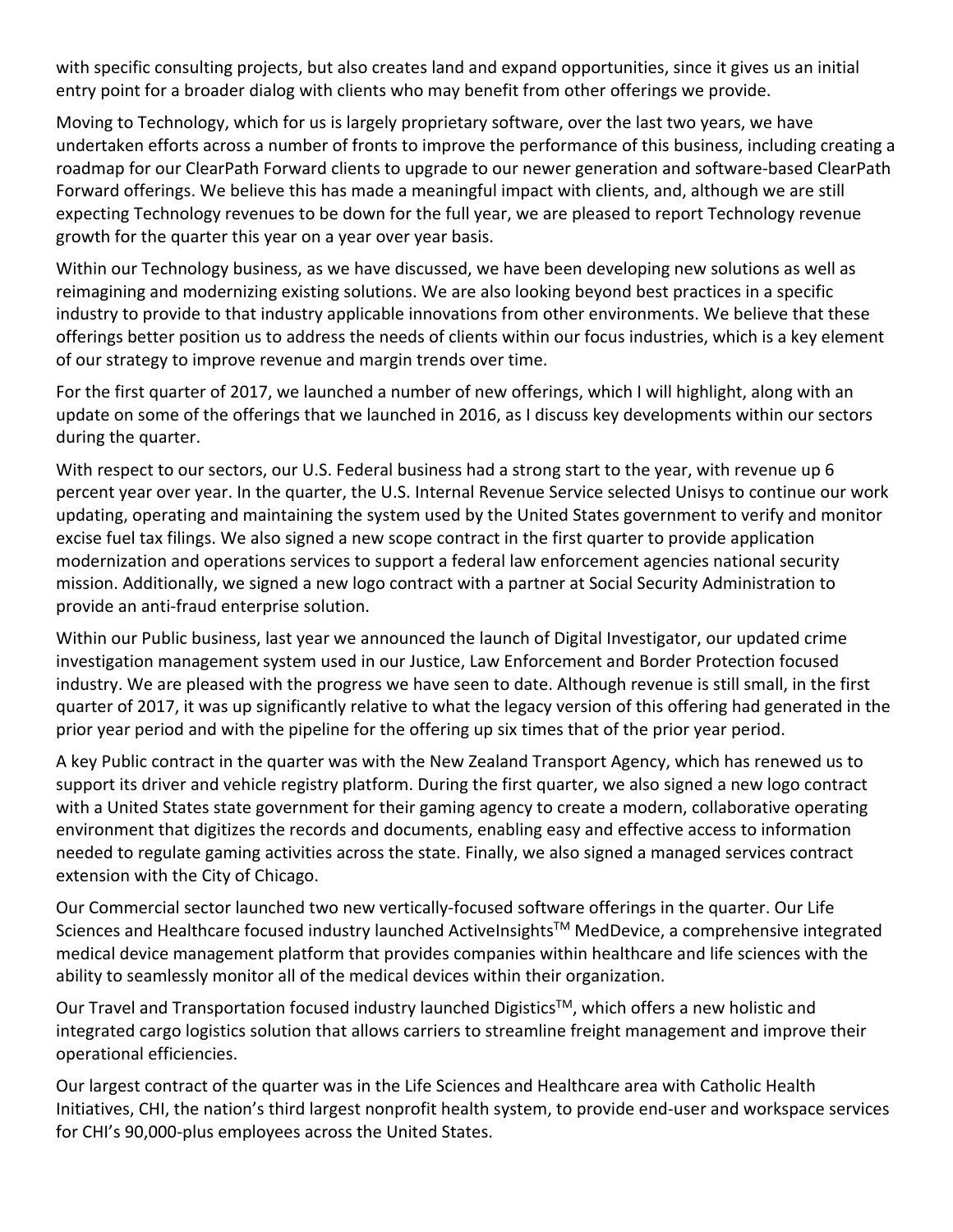We also signed a new logo contract in the first quarter for our cloud and infrastructure business to complete a significant digital transformation project with a major European mechanical engineering group.

And finally, we signed a contract with Hitachi Data Systems, or HDS, for end user and workspace support in the United States and Canada. Under the contract, we are augmenting HDS's employee support team so that they are in a position to better expand and improve delivery of warranty services to HDS customers. These contract awards extend the relationship that was established last year when we executed an agreement to support HDS in Asia Pacific.

Within our Financial Services sector, our Commercial and Retail Banking focused industry launched Elevate<sup>TM</sup>, an end-to-end digital banking software platform and suite of applications designed to help financial institutions to deliver instantly secure, omni‐channel banking experiences to their customers. This offering was launched in EMEA and Asia Pacific in the first quarter and will launch in the United States and Canada and Latin America in the second quarter.

In the first quarter, Unisys signed a new contract with the largest financial services group in Latin America, to provide automation services for its branch network as well as maintenance and support services for the bank's ATMs throughout Brazil. Our financial services business in EMEA also signed contracts to provide additional processing capabilities for one of the UK's largest retail and commercial banks.

We continue to focus on differentiating ourselves in the market by incorporating security in everything we do. We believe that our Stealth offering is an important part of this effort, both as a standalone solution and by integrating it as a differentiator for our broader set of offerings.

For example, we recently migrated our services management platform to a public cloud environment. In doing so, we were able to seamlessly layer Stealth into the new Microsoft Azure environment. We are also developing an adaptive security architecture in partnership with LogRhythm to help clients reduce the time from detection of a network security threat to response. The software-defined solution combines LogRhythm's threat identification features with Stealth's micro‐segmentation capabilities. We expect to launch this offering later this year.

Additionally, during the first quarter, we signed a contract with a leading global payments provider for Stealth security software, as well as application services to support the company's digital transformation efforts.

With that, I will turn the call over to Inder.

## **Inder Singh, CFO**

Thanks, Peter. Hello, everyone. Thanks for joining us this afternoon. In my comments today, I will provide comparisons on a GAAP and non‐GAAP basis. Just to remind you, the non‐GAAP results exclude pension expense, cost reduction and other charges.

Turning to slide 6, we are pleased with our results for the first quarter of 2017, which we believe demonstrate continued progress against a number of goals that are key to our overall business strategy. We saw expansion of both GAAP and non‐GAAP operating margins for the company overall, as well as adjusted EBITDA margin, and revenue was roughly flat on a year‐over‐year basis. We are reaffirming guidance for the full year for revenue, non‐GAAP operating profit margin and adjusted free cash flow, and I will discuss these in more detail later.

We are continuing our focus on improving profitability within our Services segment, and are pleased to see gross margins and operating margins for this segment expand by 400 basis points each, year over year this quarter. With respect to Technology, while we still expect full‐year revenue for this segment to be down slightly year over year, we are pleased to report revenue growth of 10 percent in our first quarter.

Lastly, on this slide, as part of our long-term strategic plan and consistent with our goal of actively managing our balance sheet and pension obligation, we completed a \$440 million senior secured notes offering earlier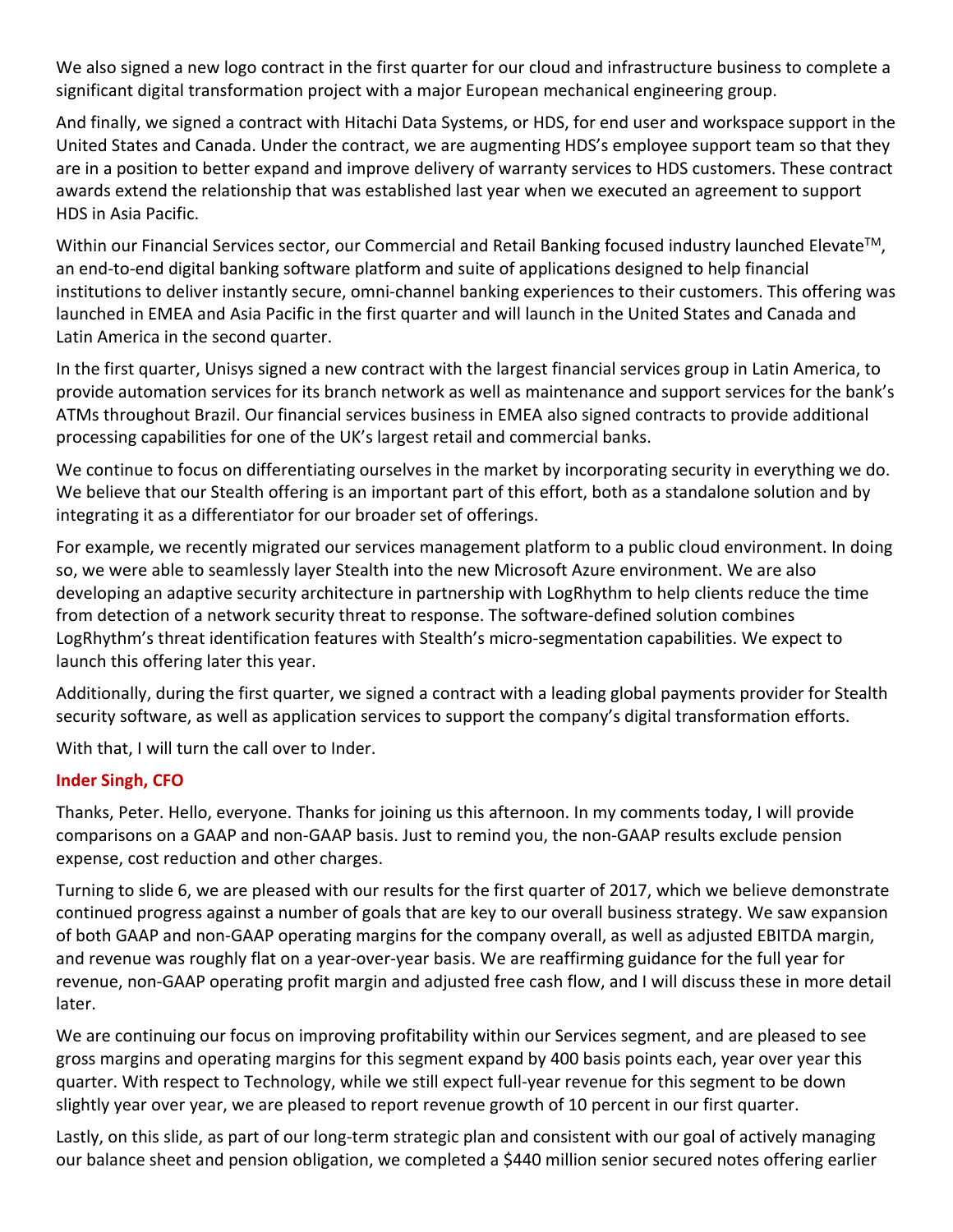this month, which I'll speak more about shortly. We also have worked to improve our other operating balance sheet metrics such as DSOs, which improved by 2 days year over year in the quarter.

Turning now to slide 7, some more detail on our first quarter results. Our revenue for the quarter came in at \$665 million, roughly flat year over year as reported and on a constant currency basis. Additionally, GAAP operating profit margin was up 370 basis points year over year to negative 0.4 percent and non‐GAAP operating profit margin was also up 340 basis points year over year to 6.3 percent. This highlights continued progress on our goal of improving profitability and was helped by an especially profitable services transaction in the quarter, which helped revenue and margin.

For the first quarter, diluted earnings per share was negative \$0.65 compared to negative \$0.80 in the prior‐ year period, and non‐GAAP EPS was up to a profit of \$0.30 compared to a profit of \$0.11 in the prior‐year period. With respect to earnings per share, please keep in mind that the share count used in calculating non‐ GAAP EPS was approximately 73 million for the first quarter 2017, whereas it was approximately 50 million for first quarter 2016.

And lastly on this slide, adjusted EBITDA was up 41 percent year over year in the quarter to \$84 million, representing a 370 basis point expansion in adjusted EBITDA margin to 12.7 percent.

Turning to slide 8, you can see a breakdown of our first quarter revenues by segment, geography, sector and type. I won't go through all the numbers on the slide, but I'll point out that the percentages are largely consistent with what we saw a year ago as well.

Turning to slide 9 for a more detailed overview of revenue by region and sector for the quarter. In line with revenues for the overall company, U.S. and Canada revenue for the quarter was relatively flat, as growth in Technology helped offset modest declines in Services revenue in the region. EMEA saw a relatively stable quarter on a constant‐currency basis. Asia Pacific was also helped by currency and had a solid Technology quarter, again offsetting modest declines in Services revenue. Latin America was helped by currency and saw Services revenue growth in the quarter while Technology faced a tough year-over-year comparison.

Now I'll make a few comments on the sector breakdown for the first quarter. Our Federal business had a solid quarter, with revenue up 6 percent year over year, reflecting relatively flat Services revenue and a strong Technology quarter. Financial Services saw growth in both Services and Technology, helped by growth in our Commercial and Retail Banking focus industry. Public saw growth in Services revenue while facing a tough year‐over‐year compare in Technology. And Commercial saw a strong Technology quarter, offset by weakness in Services.

Moving to our segment results, please turn to slide 10. As we have previously discussed, improving the profitability of our Services segment has been a key focus. We are pleased that in the first quarter, we saw an increase of 400 basis points in our Services gross margin and in our Services operating margin, both of which were also helped by a particularly profitable transaction. Services backlog ended the first quarter at \$3.7 billion. And of this amount, we would expect \$510 million to convert into revenue in the second quarter of 2017.

We are pleased that our Technology segment was up 10 percent in the first quarter 2017, helped by the timing of a few deals, although as we mentioned, our financial guidance still assumes this segment to be down for the full year. As we have said before, we typically see a first half and second half revenue split for Technology of 45 percent and 55 percent. And currently, we expect this year to be directionally similar.

Slide 11 highlights our first quarter cash flow. As we have previously disclosed, in the first quarter of 2016, we had received a \$40 million payment from one of our government clients that had been due in the fourth quarter of 2015, and this boosted reported cash flow in the first quarter of 2016. Additionally, as we mentioned in the last call, we saw some early payments in the fourth quarter of 2016, again, mostly from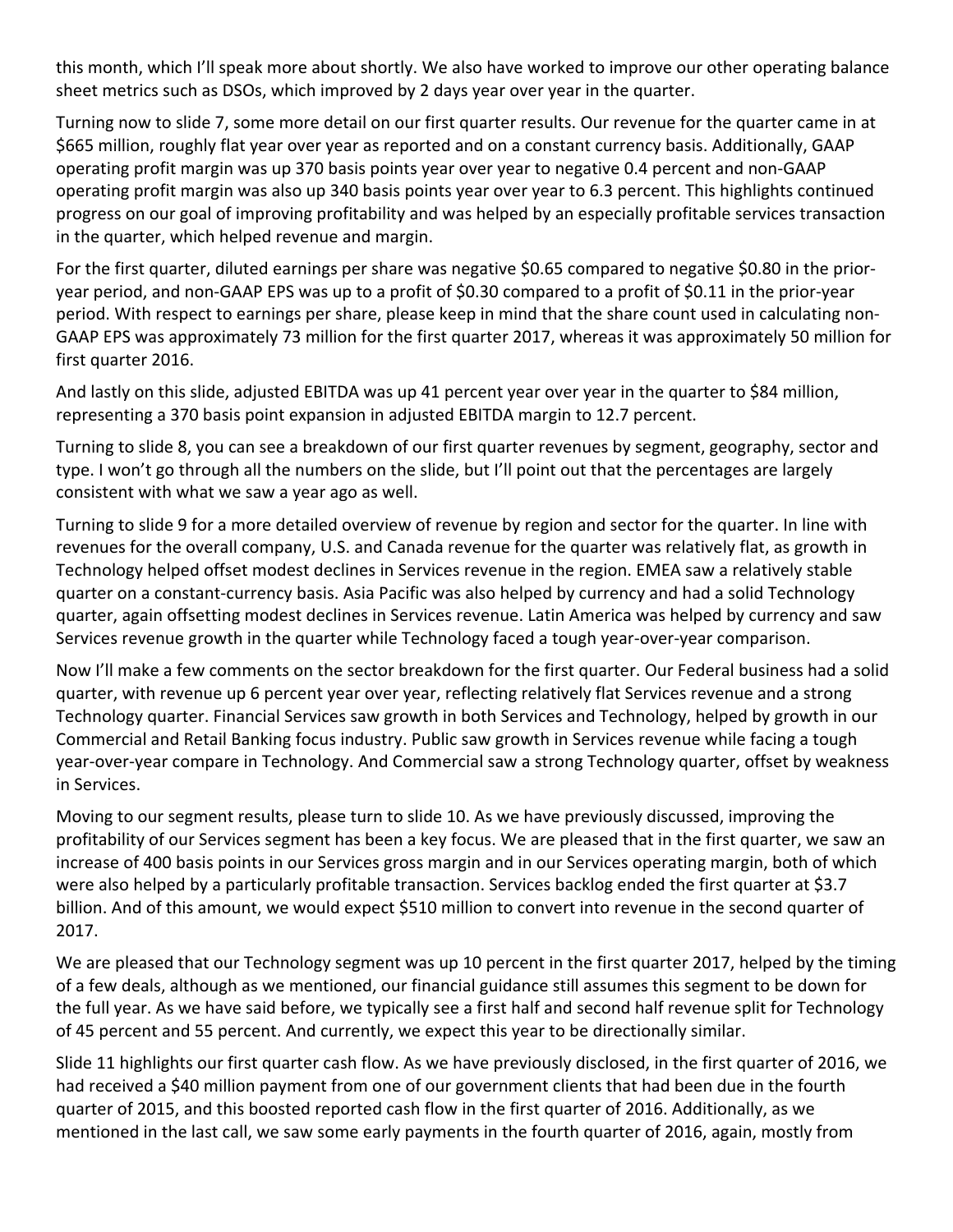some government clients. The combination of these two items largely account for the year-over-year change in the cash flow metric shown on this slide and for the first quarter of 2017.

I would also note that the first quarter is typically a seasonally weak cash flow quarter since we pay out bonuses and commissions during this period. In keeping with our long-term plan of transitioning to a more asset‐light business model, our capital expenditures were down slightly year over year, and as I noted previously, we saw improvement in DSOs year over year. We ended the quarter with \$302 million in cash.

As we announced last week, in April, we completed a five-year senior secured notes offering to raise \$440 million at a coupon of 10.75 percent. This debt raise is consistent with our long‐term strategic plan and our goal of actively managing our balance sheet and pension obligation.

We have said on prior calls that we monitor the capital markets on a continual basis for opportunities to enhance our liquidity, and we are pleased to have been able to take advantage of such an opportunity. Given that strategy, we included an assumed increase in interest costs as we prepared our full year guidance range on adjusted free cash flow, so that if such an opportunity presented itself, we would not have to revise guidance.

We expect to use the proceeds from this offering to continue to invest in the business and to address our pension obligations in the coming years. We have also discharged the remaining outstanding senior notes due in August of 2017.

In conclusion, we are pleased that the first quarter was a strong start to the year and showed progress against many of our key strategic goals. Based on our performance this quarter and expectations for the rest of the year, we are reaffirming our full year 2017 guidance for revenue of \$2.65 billion to \$2.75 billion (which is a year-over-year decline of 1 percent to 5 percent on a constant-currency basis), non-GAAP operating profit margin of 7.25 percent to 8.25 percent and adjusted free cash flow of \$130 million to \$170 million.

As we look to the rest of the year, we must keep in mind the potential for a quarterly variability, including the fact that the second quarter this year faces a tough year‐over‐year comparison as the prior‐year period was a very strong quarter for Technology and tech revenues in that segment were up more than 30 percent in second quarter 2016.

With that, I will turn the call back to Peter.

## **Question & Answer Section**

Operator: We will take our first question from Joan Tong with Sidoti & Company. Please go ahead.

**Q – Joan Tong – Sidoti & Co. LLC:** Good afternoon. I do have a couple of questions. First off, I want to ask about the Service gross margin, as well as operating margin, obviously it's very strong compared to the last year. It does seem to me that your restructuring effort is paying off. But outside that, are we talking about some one-time things here, you mentioned transactions being particularly profitable. Can you just give us some color that what's really causing such a strong performance on Service margin?

**A – Peter Altabef – Unisys Corp.:** Yeah, Joan. That's a great question. This is Peter. I'll take the first part of that question and then give it over to Inder. I think both of us reflected in our comments the fact that there was a transaction in the first quarter that we felt was particularly profitable for us. Because of that, it had the effect of incrementally increasing margins. Those services margins would have been increased over last year without that contract, but that contract did help.

To put that in context, we had expected that contract to be signed sometime during the year. So, it's really just a question of when, and it happened during the first quarter. So, yes, we were benefited by it, and we thought that it was important enough for us to single it out in our remarks, but the gross margins would have increased without it.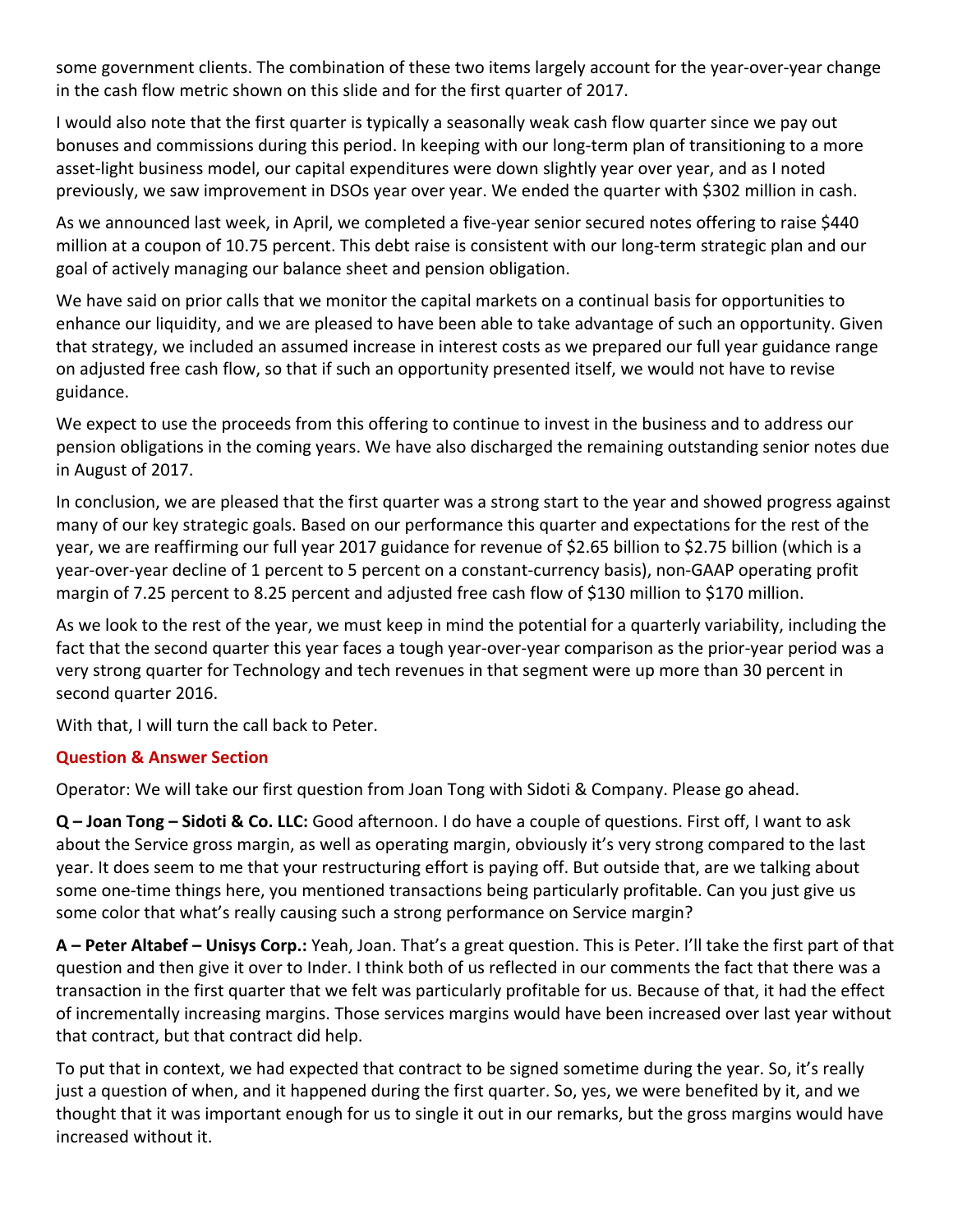**A – Inder Singh – Unisys Corp.:** And just to add to what Peter was saying, this is a contract that, frankly, we've had for a period of time. And what we benefit from in the quarter was some software that was part of it as well. As you know, Joan, it's been a focus of ours to improve on contracts that either have low margins or to renegotiate some of these contracts. So, it wasn't a surprise to us that we were able to be successful in demonstrating the improvement of the profitability of this contract. So, we hope that the direction is going to be higher, but of course, we benefited in this quarter, and you saw the results reflected in the very strong gross margin and the operating margin.

**Q – Joan Tong – Sidoti & Co. LLC:** First of all, thank you so much for the chart number 4 giving us a lot more color in terms of how to think about your business, the focus industry, what is the trajectory in terms of TCV growth as well as the pipeline growth. But if I were to ask you just overall the business is concerned, bookings grew a little bit but the backlog is still kind of flat. So, for the non-focus business, are we going to see things starting to stabilize going forward, just looking at the pipeline. Some color there would be helpful. Thanks.

**A – Peter Altabef – Unisys Corp.:** So, Joan, let me start again and then hand it over to Inder for his view as well. And let me start with some color on the pipeline. So, I made some references in the call that the overall pipeline was essentially flat, but our win rates had increased. So, let me just explore that a little more. Obviously, the TCV signings in the quarter were up 26%, which we think is very strong.

If we look out for the entire year, well, if we look out now for the entire pipeline, the entire overall pipeline is down about 1% from where it was last year. And if we look at the pipeline of deals even in the year, it's down about 3%. So, I said it was essentially flat, you can pick your 1% or 3%, but that's really looking at the overall pipeline. If you look underneath that, there are a couple of ways to view it.

With respect to the focus industries, the focus industry pipeline is up about 24%, and we think that's important because our win rates are higher in our focus industries than in the non-focus.

Secondly, when we really dig into what makes up the pipeline, even though, let's say, the overall pipeline is between 1% and 3% depending on how you look at it a year ago, the makeup has changed pretty dramatically. So this is a year of less renewals. So, renewals happen for most companies – most clients every three to four to five years. This happens to be a low renewal year.

Now, we are doing very well with clients in getting them to renew. Last year, our renewal rate was 95% in terms of getting existing clients to renew. So, there is a very, very – a higher win rate by value associated with renewals. And there's simply less of it. So, for us to maintain a pipeline and maintain sales or TCV of about equal to last year, that means the other things in the pipeline has to step up this year. That's new logo, new scope and expansion. We actually expect significant increases in new logo, new scope and expansion over what we had last year. And that will kind of make up for the fact that this just isn't as big a renewal year as we had.

So, we think overall, if our TCV over the entire year is kind of consistent to what it was last year, that's actually a very big improvement for us because that means that the new business TCV is going up markedly because we just have a low year in expansion.

Now, with respect to your question about, well, what about the business that is outside of our focus areas? Obviously, the focus areas for us were 43% of revenue and they grew 5.9%. So, if you do the math, you could see the non-focus areas continue to underperform against the focus areas. That's why they're focus areas. We cannot say they're going to grow 5.9% every quarter. I doubt they will. We had a very good quarter in focus areas this quarter. But the general idea is, we are putting more and more investment there. And that is the focus of a lot of the new solutions you heard in my discussion.

That said, some of the things we're doing around automation, about consulting, about analytics – relatively early days on those, but that will help all of our industries, not just the focus industries. So, we do expect the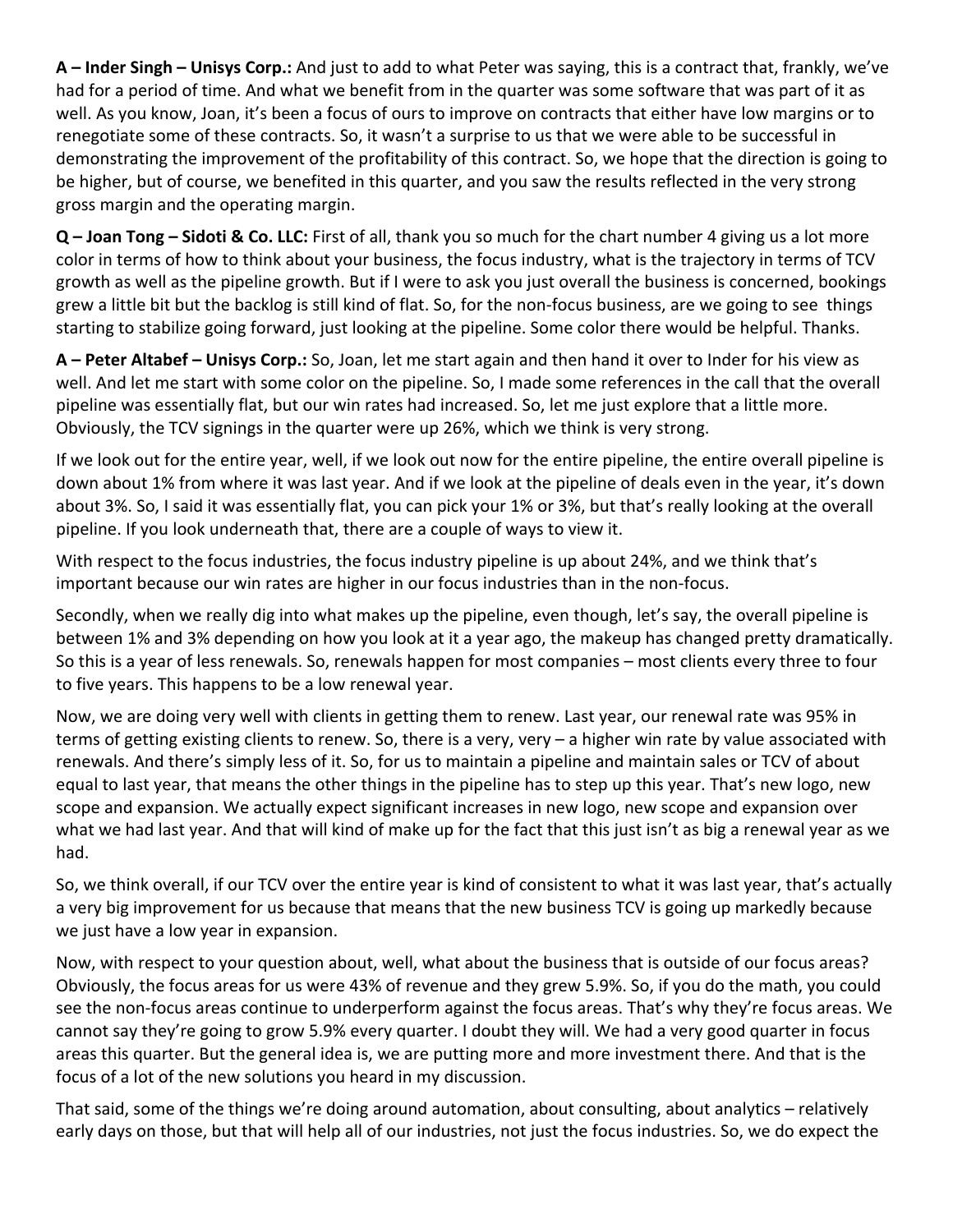non‐focus industries to stabilize over time, but we're putting relatively more money into investments in the focus industries.

**Q – Joan Tong – Sidoti & Co. LLC:** Okay. If I may just sneak in one more and then I'll jump back in the queue, really just follow‐up on my first question regarding that particular transaction. Was it a consulting project? Or is it an outsourcing project you just started to recognize revenue? Thank you.

**A – Peter Altabef – Unisys Corp.:** Yeah, it's an existing client in the cloud and infrastructure space.

**Q – Joan Tong – Sidoti & Co. LLC:** Okay.

**A – Peter Altabef – Unisys Corp.:** Although various applications were attached to it.

**Q – Joan Tong – Sidoti & Co. LLC:** Got it. Thank you.

**A – Peter Altabef – Unisys Corp.:** Okay. Thank you, Joan.

Operator: And we'll take our next question from Frank Atkins with SunTrust.

**Q – Frank Atkins – SunTrust Robinson Humphrey, Inc.:** Thanks for taking my questions. There seem to be a little bit of confusion around the \$440 million issuance, if we look at what's going on with the stock price in the last few weeks. Can you walk us through the logic why now, why go for liquidity given the rate? And how that fits into your plan for strategic management of the balance sheet relative to cash flow?

**A – Inder Singh – Unisys Corp.:** Sure, Frank. So, this is Inder. So, as we talked about on prior calls, we've always had a strategy of enhancing our liquidity and being opportunistic about capital raises, to address not just sort of near-term needs but really long-term needs, right? If you look at the way we ended last quarter, we had a very strong liquidity position, frankly, sufficient to redeem the bonds that are due in the rest of this year. And so this was more of an opportunistic way for us to set ourselves up for the next few years.

If you think about increasing pension contributions over the next 5 to 10 years, it's part of our strategy to ensure that we're able to generate the operating cash flow, to invest that in growth of the business and then also, to work towards retiring the pension obligation. So, in a rising rate environment, it was not lost on us that it might make sense to do a capital raise now versus some time from now. And as you can tell from the guidance we provided you at the beginning of this year back in January, we had assumed that at some point that could happen. And we were pleased to see that that actually took place, we were able to raise the \$440 million. It's not that we need that tomorrow for anything. However, it does allow us, as I said, to invest in the business and also to address future pension obligation.

**Q – Frank Atkins – SunTrust Robinson Humphrey, Inc.:** Okay. That's helpful. And also, as we think about the convertible, in my view, there is some short interest around that. One, do you think that's accurate and does it bother you? And do you expect to address that in any fashion going forward?

**A – Inder Singh – Unisys Corp.:** Well, as you know, when that convertible was announced early last year, Frank, that convertible came along with a capped call transaction. The results of the capped call transaction was that those, in some cases, that went long, the convert, also took a short position to do a fair trade and basically risk arbitrage. So, I don't see that short interest necessarily as a negative indicator. It is simply those investors hedging their bet, if you will. And as you saw through the end of last year, that convertible actually performed quite well and the holders of the convertible saw sort of the bonds trade well above par value.

Over the longer term, if you think about it, the dilutive effect of the convert on the equity is essentially factored in. and as we reported non‐GAAP results, you saw that we had 73 million shares we reported this quarter versus 50 million this quarter a year ago. And even then, we were able to grow earnings per share. So, in essence, that debt is pseudo equity at this point in time. I hope that helps.

**Q – Frank Atkins – SunTrust Robinson Humphrey, Inc.:** Yeah. That's very helpful. Thank you so much. And then last one for me. Can you talk a little bit about the Financial Services sector? We've seen mixed results in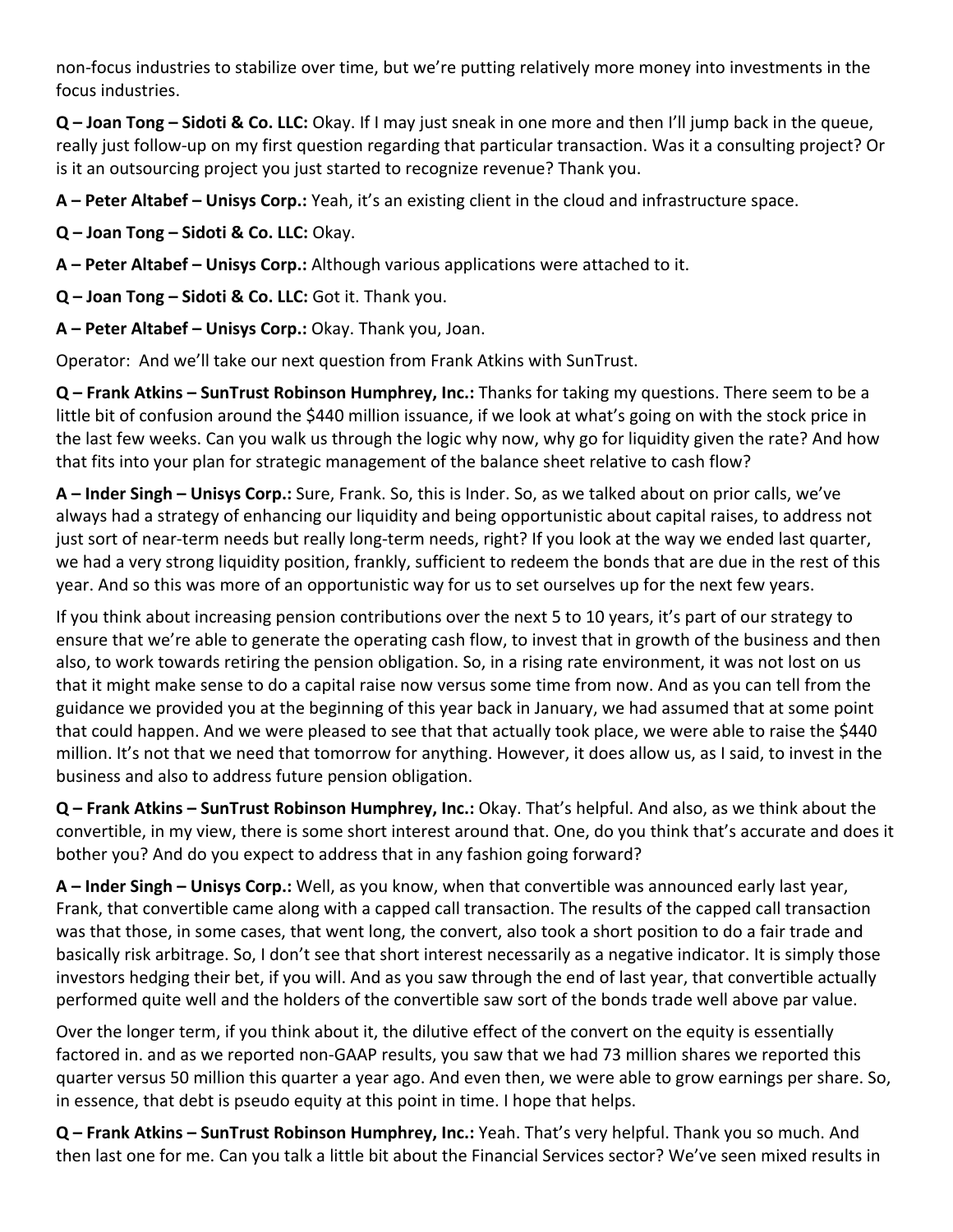that sector from some of the peers. Where are the areas that strengthen and/or any weaknesses that you're seeing within Financial Services?

**A – Peter Altabef – Unisys Corp.:** Yeah. Frank, thanks. That's a very good question. We had a good quarter in Financial Services. We grew both Services and Technology revenue. Going out in the future, I have to tell you, we are enthusiastic about all of the solutions that we are just launching. The reception to the Elevate solution, which is our Financial Services new solution, has been beyond any of our thoughts going into it.

As I mentioned, we launched it in Asia Pacific and EMEA. We have not yet launched it in the Western Hemisphere, and we've already got people from Latin America, in particular, already asking, hey, how quickly will it be here. And we're actually already beginning to work with some Latin American customers on the Elevate solution even before we launch it.

So, I think Elevate is going to be a big deal for us in terms of the future of our Financial Services outlook. We spent a significant amount of time and energy developing it. And what it really does, and again, it's a comment I made in my remarks, it's an example of taking lateral thinking into Financial Services. We kind of have a view and look, we've been representing financial services companies for decades and decades. And they all kind of follow many of them, look at best practices in the industry and try to tick and tie and get to best practice across the board, and that's great. But if everybody is trying to get to the same best practices, it means over time, everybody kind of hits the middle of the road. And our view is to look across to other industries that might be a little bit more innovative and then to apply those solutions to Financial Services, and when you do, you really apply heavy iron because Financial Services spends more money on IT than anybody else.

So, in this particular case, our solution is an omni-channel solution. So, it borrows from the omni-channel idea in retail, which is you might start a transaction in retail on an iPad or an iPhone or a browser, but you might wind up solving that or completing that transaction either in the store or on a different iPad or a different browser app. And the data and your, if you will, your outbox stays. That's what we're doing here with Elevate.

So, you might start a mortgage application in one channel and complete it in another channel, which is very unusual in today's financial services where these channels tend to be very rigorous and really quite siloed. So, we're excited about it. We think it's a very innovative approach.

In terms of Financial Services, in general, banks did pretty well the first quarter. And as you're seeing their earnings coming out, the earnings, in general, are pretty strong. And we think that ought to encourage IT spending by the banks. We'll see if that thesis holds true, but that's what we would see.

**Q – Frank Atkins – SunTrust Robinson Humphrey, Inc.:** Okay, great. Thanks so much and congratulations on the call.

**A – Peter Altabef – Unisys Corp.:** Thank you.

Operator: And our next question comes from James Friedman with Susquehanna Financial Group. Please go ahead.

**Q – Jon Lee – Susquehanna Financial Group LLLP:** Hi, guys, it's Jonathan on for Jamie. Congrats on the quarter.

**A – Peter Altabef – Unisys Corp.:** Thanks, Jon.

**Q – Jon Lee – Susquehanna Financial Group LLLP:** One question on U.S. Federal. You guys had mentioned a strong technology quarter in that sector. Can you go into a little more detail on that?

**A – Peter Altabef – Unisys Corp.:** Yeah. I mean, in general, we did actually well across the board in U.S. Federal. Revenues up 6%. I wouldn't say it was a strong Technology quarter, but I wouldn't say it was anything crazy out of the ordinary. It was good numbers from a relatively weak quarter the year before. For us, I think the bigger tailwinds, if you take in Federal, would be our strength in Homeland Security. And we do continue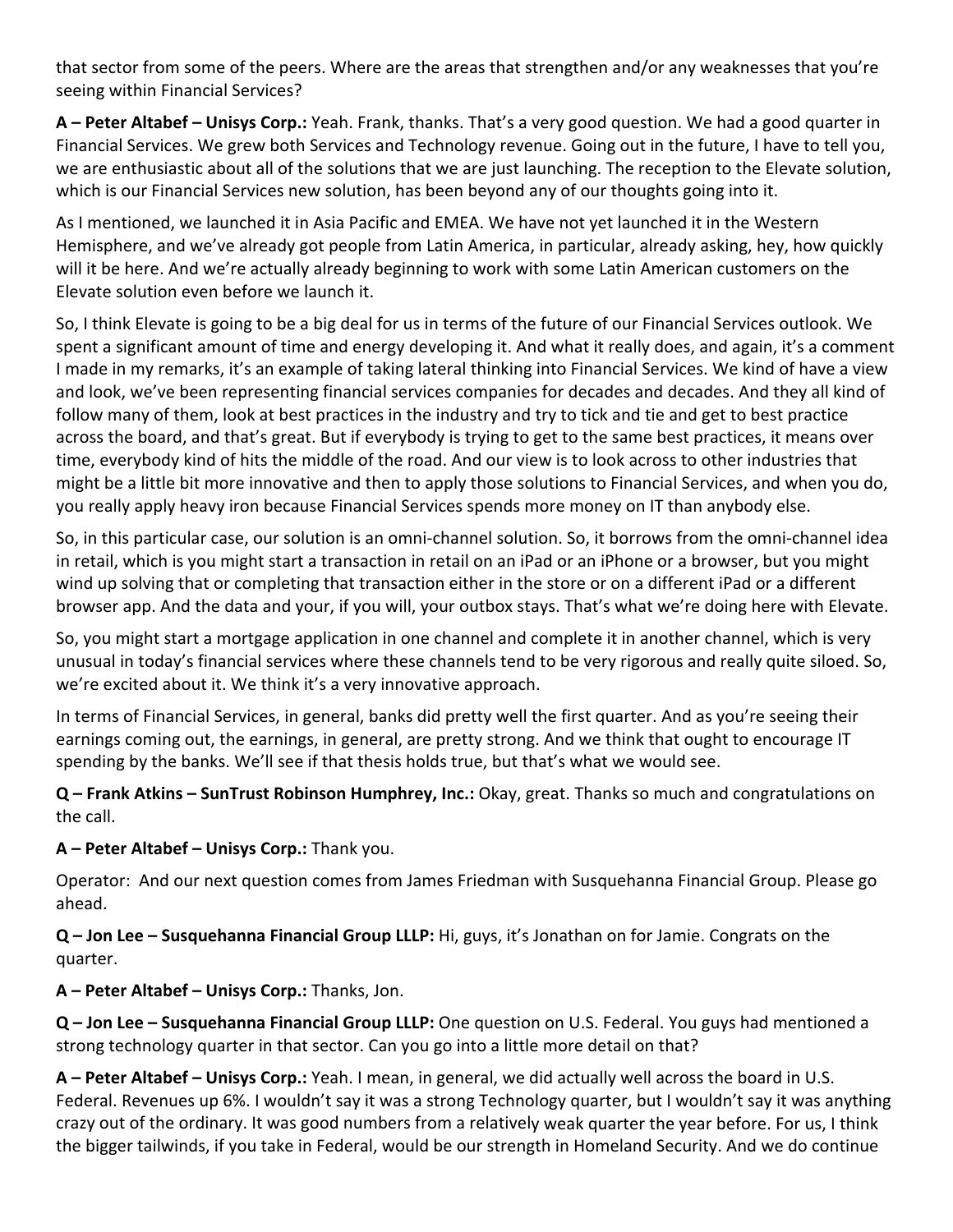to see that as an area of focus for the government and we are fortunate, we think, we have the right solutions at the right time there. So, we continue to be pretty bullish about our Federal business in practice. I wouldn't make too much out of the Technology year-to-year numbers.

**Q – Jon Lee – Susquehanna Financial Group LLLP:** Got it. That's helpful. Thank you.

**Q – Jamie Friedman – Susquehanna Financial Group LLLP:** If I could just follow up here. It's Jamie. I apologize for my voice; it's allergy season. But I just want to ask a housekeeping question maybe for Inder. So, this was the first quarter that we saw kind of a benign replacement neutral currency, and that was a little different than we had calculated but that's more art than science. I'm just wondering if you could just put through a couple of the moving parts, Inder. Is it Australia or Japan or Venezuela, how did that work?

**A – Inder Singh – Unisys Corp.:** Yeah. I mean, the four currencies, Jamie, that we are the most exposed to are the UK pound, the Brazilian real, the Aussie dollar and the euro. Of those four currencies, the two frankly that played the most role for us were continued weakness in the UK pound, consistent with what you've been seeing post‐Brexit, and then interestingly, a strengthening of the Brazilian real. So, those two things are what caused the currency impact to be relatively benign. It doesn't mean that's a trend, it's just what we saw in the quarter.

**Q – Jamie Friedman – Susquehanna Financial Group LLLP:** Interesting. Okay. And then if I could follow‐up with one more. Peter, a while back you had announced that Border Enforcement BEMS contract. I know it was more like a scope opportunity, but in general, could you update us as to how you see the company positioned and where you are in that journey in the Border Enforcement opportunity?

**A – Peter Altabef – Unisys Corp.:** Yeah, Jamie. So, there's two elements to that for us. There's the U.S. side and the global side. On the global side, we are bullish about border opportunities. As I think I had mentioned on the call before, we do have some work underway with EU on that. We have some work underway in Asia Pacific, and we are in conversations in the UK.

We expect to have a new solution that is specifically targeted to outside the U.S. market on border security called LineSight, which we intend to launch by the end of this year. In terms of the U.S. border security market, again, that is pretty much Homeland Security. And as I mentioned earlier, we're very active in moving on work there, and we think we are doing a good job, frankly.

**Q – Jamie Friedman – Susquehanna Financial Group LLLP:** Okay. I appreciate the color. Thank you.

**A – Peter Altabef – Unisys Corp.:** Did I miss a specific question, Jamie? I want to make sure I'm responsive.

**Q – Jamie Friedman – Susquehanna Financial Group LLLP:** No, we had followed the BEMS vehicle a couple years ago; it was one of those IDIQ, Indefinite Delivery/Indefinite Quantity. I mean, fancy language but I was trying to figure out where – but you may have encompassed that in your answer.

**A – Peter Altabef – Unisys Corp.:** Well, let's just put it this way, given all of the things going on in border security, I would not expect a huge new contract this year. I would expect a lot of project work, because I think that the agency is just involved in a lot of different projects. So, I think there isn't going to be one big bang, I don't think there's going to be one big bang renewal. I think you're going to see a lot of projects. And that actually might take away from a TCV number, but from an ACV number and from an ongoing revenue generation, we think that's actually a better answer.

**Q – Jamie Friedman – Susquehanna Financial Group LLLP:** Yeah. Okay. Thanks for the update.

Operator: And we'll take our last question from Joseph Vafi with Loop Capital.

**Q – Joe Vafi – Loop Capital Markets LLC:** Hey, guys. Good afternoon. Sorry, if there's a little background noise. Just I had a high level question around the business moving forward and business that you're going after in the focus areas, the non-focus areas, and just wondering how you strategically look at, say, potentially a large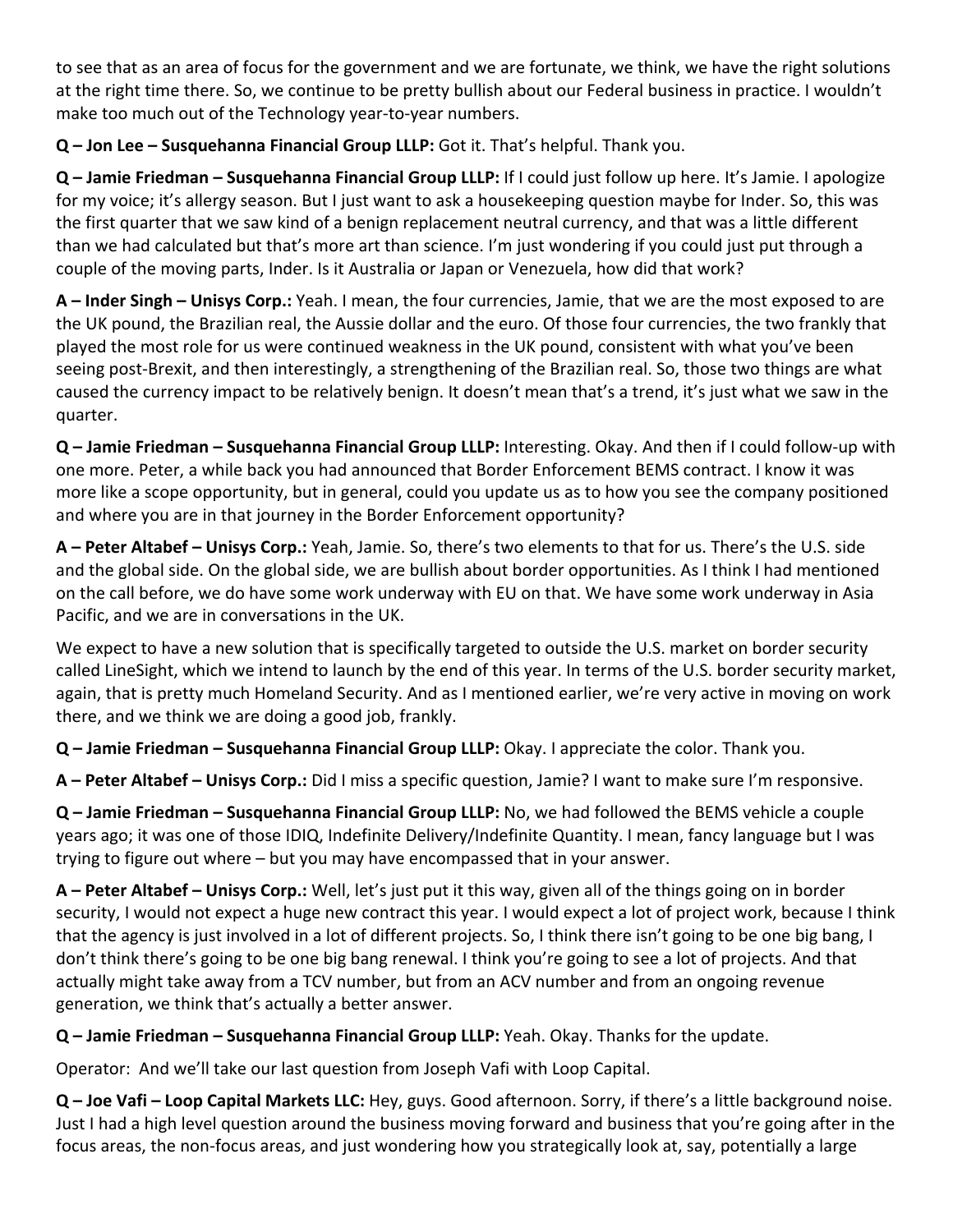infrastructure maintenance piece of business that is going out for RFP now? It could be pretty big, you have a good chance of winning it, but it may have some upfront capital requirement and it may not be the direction that the company is going. How do you look at that opportunity now given what you have ahead of you in terms of repositioning the business and looking out to pension obligations and the like?

**A – Peter Altabef – Unisys Corp.:** Yeah, Joe. That's a great question. I guess the first way to answer that is, never say never, right? And every deal is going to be looked at on its merits. I would say that as Inder referenced in his comments, we are really focused on a more capital‐light approach. We are really focused on moving a lot of work into the public cloud environments, using CMP, which is our new hybrid cloud platform. We think, frankly, in many cases, that's the right answer for the client. So, we think the right answer for the client lines up with a capital asset‐light approach.

I will tell you, we also have very strong relationships with partners. And some of those partners are in more hardware‐intensive industries than we are. And so, we're not so much shying away from a contract like that as making sure if we were going to investigate a contract like that, we'd really be doing it hand‐in‐hand with some partners whose job it really is to handle some of the more capital-intensive businesses.

**A – Inder Singh – Unisys Corp.:** Yeah, I will just add to that. I would say that I agree with everything that Peter said about the asset‐light model. It remains our focus. We just reaffirmed guidance for the full year for adjusted free cash flow. That assumes CapEx to be essentially flat year‐over‐year, Joe. And I would also say that I would not draw any inferences between the \$440 million capital raise and the need for any more capital this year, if that's kind of what you are thinking.

We certainly will be opportunistic in looking at deals, as Peter said, and never say never to a large attractive deal, but it is not our intent to drive up CapEx in any way. Moreover, as Peter pointed out, we've moved and started to move more and more clients off of our own data center infrastructure on to the Microsoft Azure cloud exactly to drive down CapEx. So, the capital raise is not because we're facing any sort of opportunities that we can see here in the near future that would require additional capital. I just wanted to make sure I clarify that.

**Q – Joe Vafi – Loop Capital Markets LLC:** Right. No, that's clear. I was just wondering how you're philosophically looking at business opportunities. And would you say that you're managing the business – I mean it's great to see margins go higher, but if you looked at the business overall, would you say the number one way you're managing the business, for margin or for cash flow?

**A – Peter Altabef – Unisys Corp.:** Well, if we look at this as kind of a multiyear effort, Joe. I would say in the first couple of years – I've been at the company now a little over two years. We just didn't have a cost structure that we felt we were comfortable with. And so, a lot of the cost take‐out has been to get a more robust cost structure in place.

I think where we are now, certainly where we expect to be by the end of the year, is really to have a more robust cost structure. So, I think we have more insight into our true costs now than we had before. I think we have more insight into the roadmap of the technologies we're applying now this year around automation and around AI, around analytics and what that does to our cost.

So I think you're seeing a shift for us where, clearly, margins are still important and cash flow is still important. But while I would say we were less focused on revenue growth and on new sales while we had to get the foundation of our offerings aligned, that foundation is coming on board. You're seeing a significant number of new solutions for us. We launched three of them this quarter. That's a very big number for us. And we didn't do that not to get revenue out of them. So, I would tell you we are very much open for business and looking to grow revenue over time.

**Q – Joe Vafi – Loop Capital Markets LLC:** Right. And then just one final one. I think probably you have the high yield offering being kind of probably seriously contemplate it when you announced your Q4 and provided